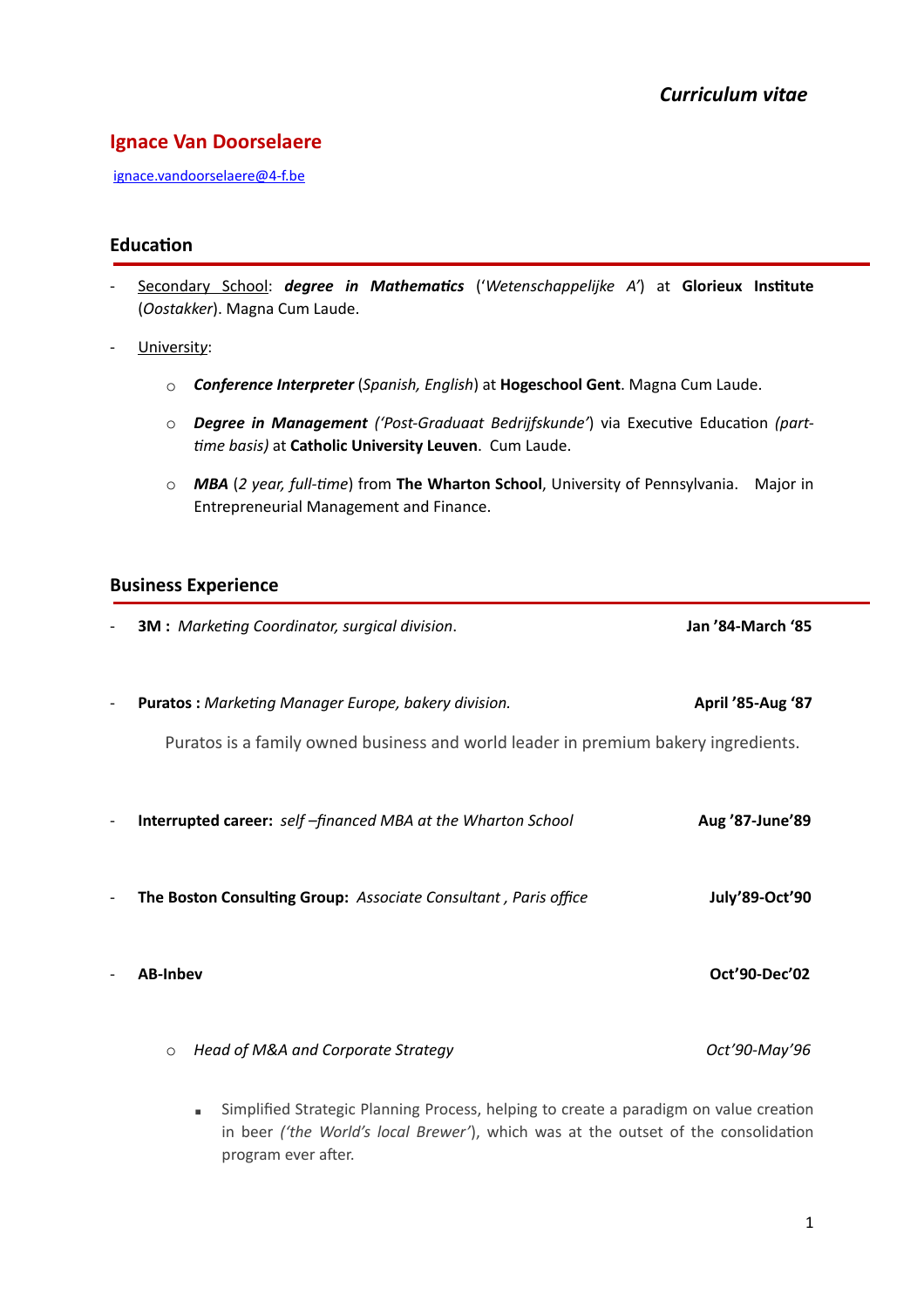- Led and negotiated divestment of non-core assets; Coca-Cola bottling, Italian beer, non-core assets of John Labatt's.
- **Example 2** Led and negotiated acquisition program between '93 and '96; Croatia, Rumania, Bulgaria, Holland, John Labatt's (2,7b\$ takeover).

### o *Managing Director of AB-Inbev Holland June'96-April'99*

- Merger of 2 units; reduced overhead from 1.500 to 1.200 FTEs.
- **EXECT** Market share growth, based on customer satisfaction and new brand choices (Hertog Jan, Jupiler, Leffe). Increase in employee satisfaction.
- **EXEC** Sustainable annual double digit ebit growth.

### o *ExecuBve Vice President Western Europe May'99-Dec'02*

- **EXECT** Leading full profit-unit (*commercial, industrial, administrative*), totaling 9.000 people and 330m€ ebit.
- **EXECT** Turned decline top-line growth into real top line growth and annual ebit growth of 10% during 3 consecutive years.
- **Introduced culture of 'performance ethics'.**
- **EXECUTE:** Growth drivers were a combination of brand management, customer centricity, innovation, cost reduction (*reinvesting in growth*), innovation.

## - **Founder of 4F** ([www.4-f.be\)](http://www.4-f.be) **Early '03**

4F combines 'growth' and 'culture' in both profit and non-profit situations. Leadership and good management create a better world. It does so by executive mandates, investment and board seats and publications (books, columns, speeches).

## - *CEO Van de Velde* [\(www.vandevelde.eu](http://www.vandevelde.eu) )

Stock-listed, family-controlled niche player in female lingerie with turnover of 210m€, ebitda of 60m€ and market cap of about 800m€ (end of 2016).

- Board Member **May '03-Dec'16**
- - Doubled turnover (*mainly driven via organic growth*) and ebitda in a declining market. Quadrupled shareholder value over 12 years time.
	- Download presentation: '[the last 12 years](http://www.4-f.be/fileadmin/MEDIA/12-years-at-VDV.pptx)'

## 2

# ▪ CEO **March '04-Dec'16**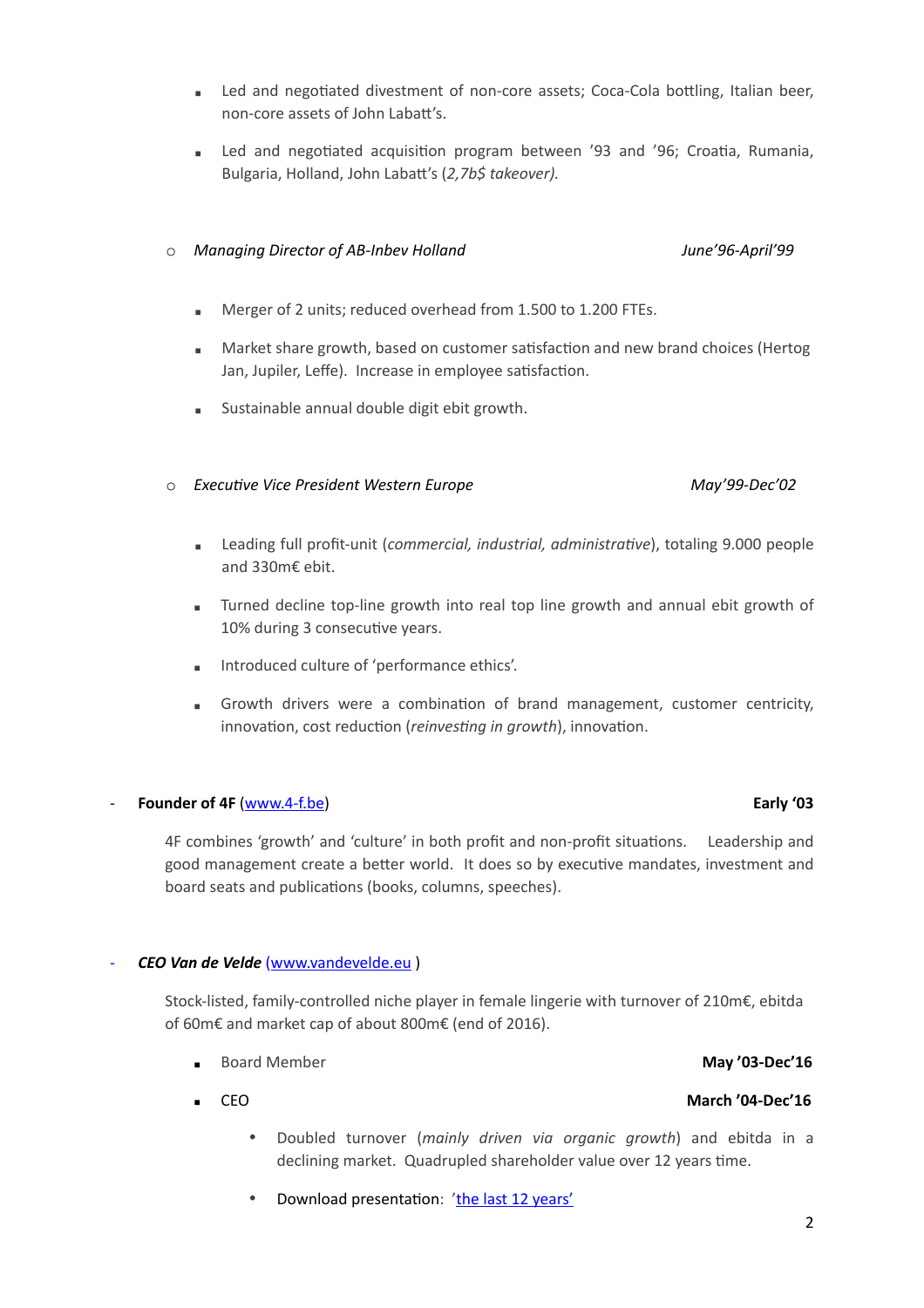### - *CEO Neuhaus* [www.neuhauschocolate.com](http://www.neuhauschocolate.com) **Jan'17-today**

### - *Board Mandates*

|         | $\circ$ Co-Shareholder and Board Member Patrinvest (holding company to Inbev) Since 2012                   |                   |
|---------|------------------------------------------------------------------------------------------------------------|-------------------|
|         | Overviewing diversification of holding company into RBI (USA), JDE (coffee), Heinz/Kraft,<br>The Craftory. |                   |
| $\circ$ | <b>Board Member Kinepolis</b>                                                                              | <b>Since 2017</b> |
| $\circ$ | Co-Shareholder and President of the Board Sibomat www.sibomat.be.                                          | <b>Since 2017</b> |
|         | $\circ$ Co-Shareholder and Board Member Hotelspeaker www.hotelspeaker.com Since 2018                       |                   |
|         | ○ Co-Shareholder and Board Member Golazo www.golazo.com                                                    | <b>Since 2020</b> |

## **Other Activities**

- **Author of Books**, expressing the philosophy of 4F in non-fiction and fiction;

| ○ 'Ethisch Groeien'                 | (2003) |
|-------------------------------------|--------|
| o 'En jij, waar vecht jij voor?'    | (2010) |
| o 'En jij, heb jij (nog) goesting?' | (2011) |
| o 'Always Think Attack'             | (2012) |
| O 'De Toren van Tsjevezele'         | (2016) |
| o 'De weg naar oneindig'            | (2019) |

### - *Regular writer of economic & society related columns* in Belgian press

('*De Tijd'*, '*Trends*', '*Knack*', *'De Standaard'*, '*De Morgen')* 

- Public speaker at various conferences.
- *Founder of 'One Child One Dream'* [www.onechildonedream.be](http://www.onechildonedream.be)

Non-profit fund, applying management techniques to non-profit organizations focused on helping disadvantaged children.